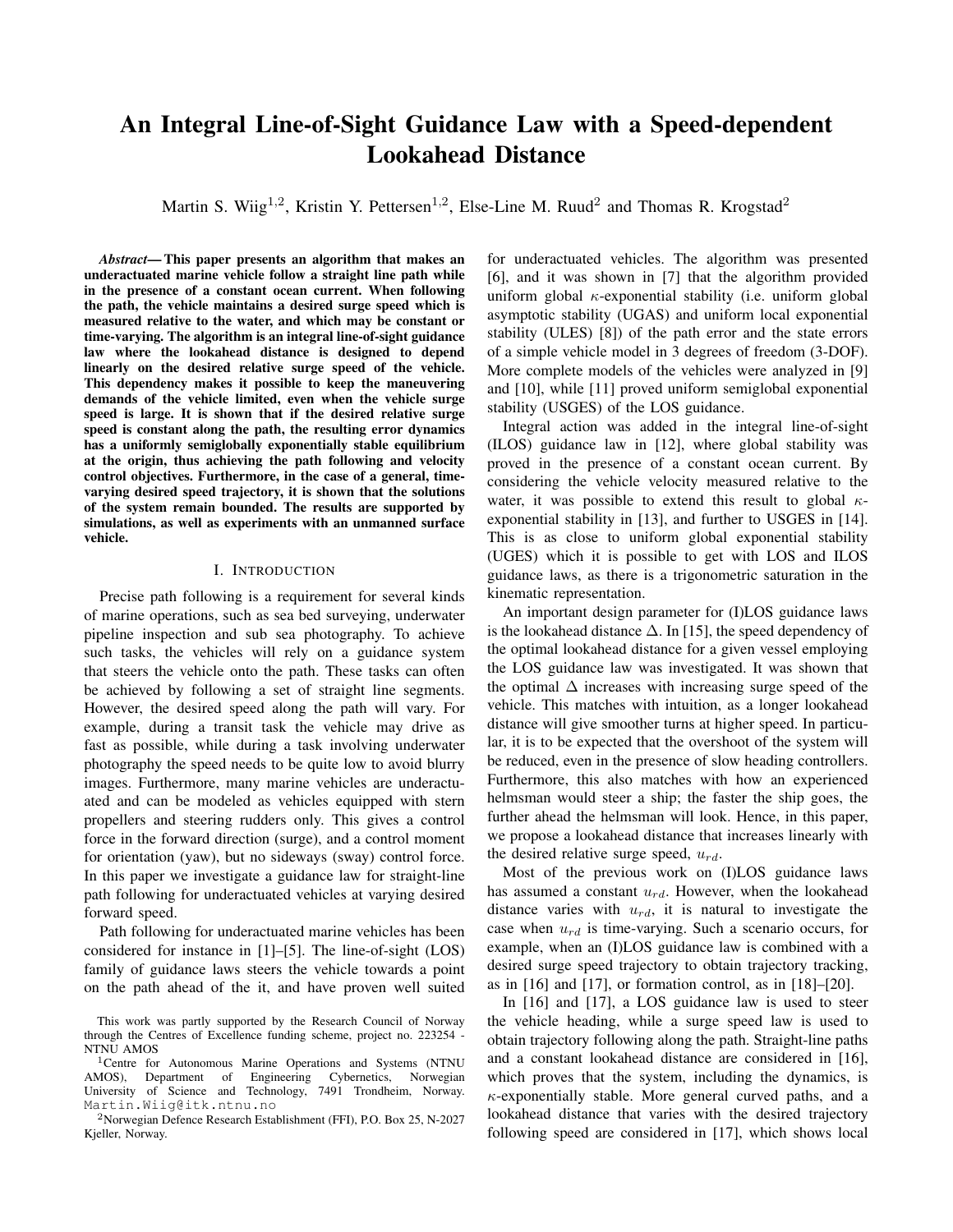exponential convergence for straight line paths, and ultimate boundedness for paths of limited curvature. In the latter paper, however, vehicle dynamics are not included.

In [18], a group of underactuated marine vehicles is kept in a formation following a straight line path. Each vehicle uses the LOS guidance law to converge to a desired offset of the path, while the desired surge speed trajectory makes the vehicles keep a desired relative along-track distance, while making the formation converge to a desired, constant along-track speed. Vehicle dynamics are considered, and it is proved that the vehicles converge to the formation exponentially.

When a vehicle follows a straight path using the ILOS guidance law in the presence of a constant ocean current, the vehicle heading will converge to a steady state value that exactly compensates for the current by making the vehicle side-slip along the path. However, if the vehicle speed changes along the path, the heading required to compensate for the current will not be constant, and there will not be an equilibrium point of the system unless the desired surge speed settles at a constant value. This is the case during the transient phase of the formation control algorithm presented in [19] and [20], where the vehicle heading is steered by the ILOS guidance law, and exponential convergence of the system was proved.

In this paper we consider a single vessel, with kinematics and dynamics modeled in 3-DOF. The vessel should follow a straight-line path in the presence of an ocean current that is uniform in time and space, and to this end we employ an ILOS guidance scheme. However, unlike the ILOS guidance presented in [12], we allow the lookahead distance to increase linearly with the desired surge speed  $u_{rd}$ , thus making the vehicle make slower, smoother turns at high speed, reducing overshoot. It is thus possible to make the vehicle converge to the desired path without overshoot for a broad range of values of  $u_{rd}$ , without having to tune the guidance law each time  $u_{rd}$  changes. For the special case when  $u_{rd}$  is constant, we show that the system is USGES. Furthermore, we show that the solutions of the system remain ultimately bounded when  $u_{rd}$  is time-varying. Unlike previous works, we do not look at a specific function for  $u_{rd}$ . Rather, we let  $u_{rd}$  be a general function, with no required bound on the size of the time derivative of  $u_{rd}$ . Thus, the result can be used for any desired surge trajectory, including but not limited to those used for trajectory tracking in [17] or formation control in [19].

This paper is organized as follows. Section II gives a mathematical description of the system involved, while the control system is presented in Section III and the resulting error dynamics derived in Section IV. In Section V we show that the system achieves USGES when  $u_{rd}$  is constant, while in Section VI we show that the solutions of the system are ultimately bounded when  $u_{rd}$  is time-varying. The guidance law is applied to a simulated underwater vehicle operation in the horizontal plane in Section VII, and experiments on an unmanned surface vehicle are described in Section VIII. Finally, some concluding remarks are given in Section IX.

#### II. SYSTEM DESCRIPTION

## *A. System Model*

We use a 3-DOF model of the vehicle, where the position and orientation in an inertial frame  $i$  is contained in  $\mathbf{p} \triangleq [x, y, \psi]^T$ . The body-fixed velocity of the vessel is represented by  $\mathbf{v} \triangleq [u, v, r]^T$ , where u is the surge speed, v is the sway speed and  $r$  is the yaw rate.

We assume that the ocean current is bounded:

*Assumption 1:* The ocean current, represented as  $v_c \triangleq$  $[V_x, V_y, 0]^T$  in the *i* frame, is uniform in space and time and bounded by a constant  $V_{\text{max}} \ge ||\boldsymbol{v}_c||$ .

The current velocity in the body frame b is  $v_c$  =  $\mathbf{R}^T(\psi)\mathbf{v}_c = [u_c, v_c, 0]^T$ , where  $\mathbf{R}(\psi)$  is the principal rotation matrix for a rotation by an angle  $\psi$  around the z axis. The body-fixed relative velocity is then given by  $v_r \triangleq v - v_c =$  $[u_r, v_r, r]^T$ , where  $u_r$  is the relative surge speed and  $v_r$  is the relative sway speed. We represent the vehicle in terms of these relative velocities as described in [21]:

$$
\dot{\mathbf{p}} = \mathbf{R}(\psi)\mathbf{\nu}_r + \mathbf{v}_c,\tag{1a}
$$

$$
\boldsymbol{M}\boldsymbol{\dot{\nu}}_{r} + \boldsymbol{C}(\boldsymbol{\nu}_{r})\boldsymbol{\nu}_{r} + \boldsymbol{D}\boldsymbol{\nu}_{r} = \boldsymbol{B}\boldsymbol{f}.
$$
 (1b)

Here,  $M = M<sup>T</sup> > 0$  is the mass and inertia matrix including hydrodynamic added mass,  $C$  is the Coriolis and centripetal matrix,  $D > 0$  is the linear hydrodynamic damping matrix and  $\mathbf{B} \in \mathbb{R}^{3 \times 2}$  is the actuator configuration matrix. The control vector  $\boldsymbol{f} \triangleq [T_u, T_r]^T$  contains the surge thrust  $T_u$ and the rudder angle  $T_r$ .

The matrix  $C$  is obtained from  $M$  as described in [21], while the other system matrices can be expressed as:

$$
\boldsymbol{M} \triangleq \begin{bmatrix} m_{11} & 0 & 0 \\ 0 & m_{22} & m_{23} \\ 0 & m_{23} & m_{33} \end{bmatrix}, \tag{2}
$$

$$
\boldsymbol{D} \triangleq \begin{bmatrix} d_{11} & 0 & 0 \\ 0 & d_{22} & d_{23} \\ 0 & d_{32} & d_{33} \end{bmatrix}, \boldsymbol{B} \triangleq \begin{bmatrix} b_{11} & 0 \\ 0 & b_{22} \\ 0 & b_{33} \end{bmatrix}. \tag{3}
$$

To obtain these matrices we have assumed that the vehicle is port-starboard symmetric. Furthermore, we have assumed that the origin of frame b is located at a point  $(x_g^*, 0)$ , where  $x_g^*$  is the pivot point of the vehicle. The control input  $\tau_r$ is thus removed from the sway dynamics, i.e.  $M^{-1}Bf =$  $[\tau_u, 0, \tau_r]^T$ , where  $\tau_u$  is the control force in surge and  $\tau_r$  is the control moment in yaw.

## *B. System Model in Component Form*

The vehicle model (1) can be represented in component form:

$$
\dot{x} = u_r \cos(\psi) - v_r \sin(\psi) + V_x, \tag{4a}
$$

$$
\dot{y} = u_r \sin(\psi) + v_r \cos(\psi) + V_y,\tag{4b}
$$

$$
\dot{\psi} = r,\tag{4c}
$$

$$
\dot{u}_r = F_{u_r}(v_r, r) - \frac{d_{11}}{m_{11}} u_r + \tau_u,
$$
\n(4d)

$$
\dot{v}_r = X(u_r)r + Y(u_r)v_r,\tag{4e}
$$

$$
\dot{r} = F_r(u_r, v_r, r) + \tau_r. \tag{4f}
$$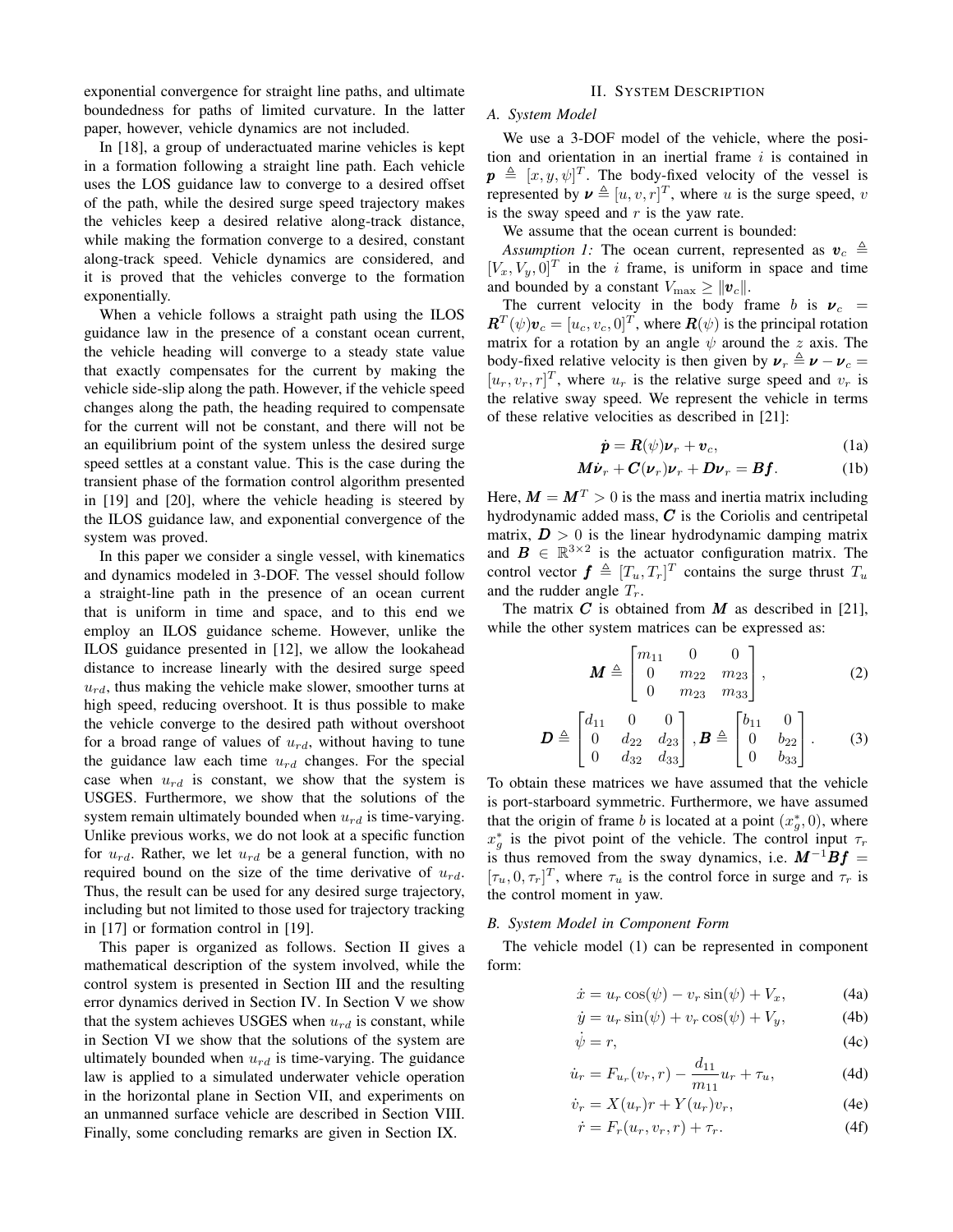where the functions  $F_{u_r}(v_r, r)$ ,  $X(u_r)$ ,  $Y(u_r)$  and  $F_r(u_r, v_r, r)$  are defined in Appendix I.

#### *C. Desired surge speed*

The desired surge speed,  $u_{rd}$ , can be time-varying, and satisfies the following assumptions:

*Assumption 2:* The desired surge speed is bounded by  $u_{rd} \in [u_{rd,m}, u_{rd,M}]$ , where  $u_{rd,m}$  and  $u_{rd,M}$  are positive constants and  $u_{rd,m} > V_{\text{max}}$ .

*Assumption 3:* The time derivative of  $u_{rd}$ ,  $\dot{u}_{rd}$ , is piecewise continuous in  $t$  and bounded.

In order to analyze the effect of the time-varying part of  $u_{rd}$ , we divide  $u_{rd}$  into a constant and a time-varying component:

$$
u_{rd}(t) = u_c + u_t(t),
$$
\n<sup>(5)</sup>

such that  $\dot{u}_c = 0$  and  $\dot{u}_t = \dot{u}_{rd}$ .

The following assumption is made on  $Y(u_r)$ :

*Assumption 4:* The function  $Y(u_r)$  satisfies

$$
Y(u_r) \le -Y_{\min} < 0, \quad \forall u_r \in [u_{rd,m}, u_{rd,M}]. \tag{6}
$$

*Remark 1:* The negativity of  $Y(u_r)$  is justified by noticing that  $Y(u_r) > 0$  would imply that the system is undamped or nominally unstable in sway, which is generally not the case by the mechanical design of the vehicle.

Furthermore, the function  $X(u_r)$  is a linear function in  $u_r$ as seen in (50), hence it is bounded by

$$
|X(u_r)| \le X_{\max}, \quad \forall u_r \in [u_{rd,m}, u_{rd,M}]. \tag{7}
$$

## *D. Control objective*

The control objective is to make the vehicle modeled by (1) converge to a straight-line path in the presence of the unknown ocean current  $v_c$ , while maintaining the desired relative surge speed  $u_{rd}(t)$ .

To simplify the analysis, and without any loss of generality, the inertial reference frame  $i$  is placed such that its x-axis is aligned with the desired path  $P$ , such that  $\mathcal{P} \triangleq \{ (x, y) \in \mathbb{R}^2 : y = 0 \}.$  The objectives of the control system are then formalized as

$$
\lim_{t \to \infty} y(t) = 0,\tag{8a}
$$

$$
\lim_{t \to \infty} u_r(t) = u_{rd}(t). \tag{8b}
$$

#### III. CONTROL SYSTEM

In this section we present an ILOS guidance scheme, along with the surge and yaw control laws, for solving the path following control problem presented in the previous section. The lookahead distance in the ILOS law is designed to increase linearly with the desired relative surge speed, in order to avoid sharp turns and oscillations at high speeds.

## *A. The ILOS guidance law*

The desired heading  $\psi_d$  is given by an ILOS guidance law:

$$
\psi_d \triangleq -\tan^{-1}\left(\frac{y + \sigma y_{\rm int}}{k_{\Delta} u_{rd}}\right), \quad k_{\Delta} > 0, \quad \sigma > 0, \quad (9a)
$$

$$
\dot{y}_{int} \triangleq \frac{k_{\Delta}u_{rd}y}{(y + \sigma y_{int})^2 + (k_{\Delta}u_{rd})^2}.
$$
 (9b)

The look-ahead gain  $k_{\Delta}$  and the integral gain  $\sigma$  are constant design parameters. The integral effect creates a nonzero desired heading even when the cross-track error  $y$  is zero, which compensates for the effect of the ocean current. The integral term growth rate (9b) decreases for large cross-track errors, reducing the risk of wind-up effects.

Unlike the guidance law presented in [12], this guidance law is designed to depend on the desired relative surge speed,  $u_{rd}$ , such that the lookahead distance is given as  $\Delta(u_{rd}) \triangleq$  $k_{\Delta}u_{rd}$ . By looking farther ahead for large  $u_{rd}$ , the required maneuvering capabilities of the vehicle at high speed are reduced. Thus, the guidance law is designed to make the vehicle approach the path more gently, and to reduce the demands on the yaw controller and actuators.

*Remark 2:* We use the desired relative surge speed, rather than the measured relative surge speed, to decrease the coupling between the vehicle surge dynamics and the guidance law.

#### *B. Surge and yaw controllers*

Surge and yaw are controlled using the feedback linearizing controllers described in [22]:

$$
\tau_u = -F_{u_r}(v_r, r) + \frac{d_{11}}{m_{11}} u_{rd} + \dot{u}_{rd} - k_{u_r}(u_r - u_{rd}),
$$
\n(10)  
\n
$$
\tau_r = -F_r(u_r, v_r, r) + \ddot{\psi}_d - k_{\psi}(\psi - \psi_d) - k_r(\dot{\psi} - \dot{\psi}_d),
$$
\n(11)

where  $k_{u_r}$ ,  $k_{\psi}$  and  $k_r$  are constant, positive gains.

## IV. ERROR DYNAMICS

In this section we describe the error dynamics around the equilibrium point obtained when the desired surge speed is constant. For brevity, we will henceforth use the notation  $X^{u_{xx}} = X(u_{xx})$  and  $Y^{u_{xx}} = Y(u_{xx})$ .

## *A. Actuated dynamics*

The error signals of the actuated variables surge, yaw and yaw rate are collected in  $\boldsymbol{\zeta} \triangleq [\tilde{u}_r, \tilde{\psi}, \dot{\tilde{\psi}}]^T$ , where  $\tilde{u}_r \triangleq u_r - \tilde{u}_r$  $u_{rd}$ ,  $\tilde{\psi} = \psi - \psi_d$  and  $\dot{\tilde{\psi}} \triangleq r - \psi_d$ . When the control laws in surge (10) and yaw (11) are applied to the system (4c), (4d) and (4f), the error dynamics of  $\zeta$  becomes:

$$
\dot{\zeta} = \begin{bmatrix} -k_{u_r} - \frac{d_{11}}{m_{11}} & 0 & 0\\ 0 & 0 & 1\\ 0 & -k_{\psi} & -k_r \end{bmatrix} \zeta \triangleq \Sigma \zeta. \qquad (12)
$$

Since the term  $d_{11}/m_{11}$  and the gains  $k_{u_r}$ ,  $k_{\psi}$  and  $k_r$  are all strictly positive,  $\Sigma$  is Hurwitz and the origin,  $\zeta = 0$ , is UGES.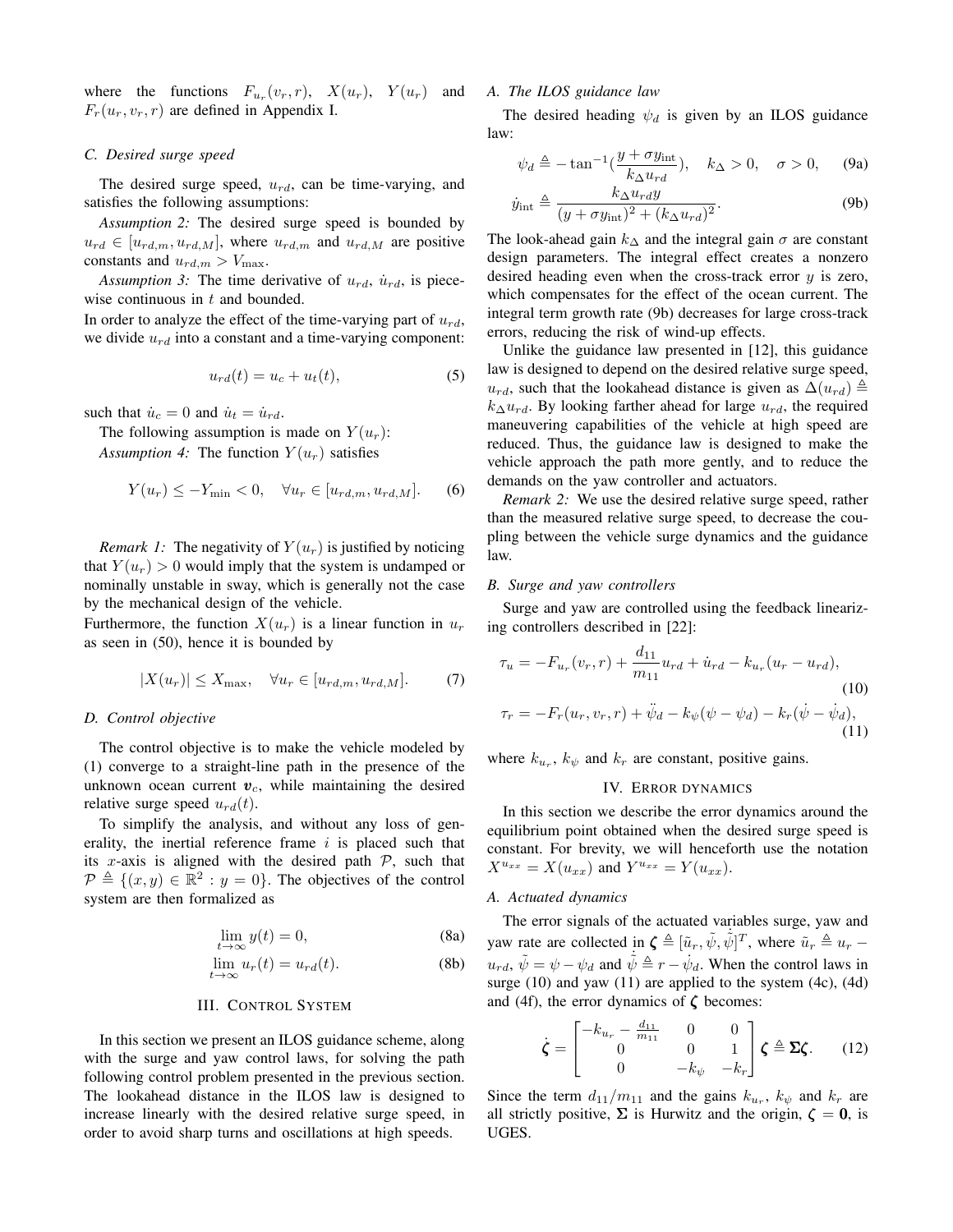## *B. Underactuated dynamics*

The underactuated  $y-v_r$  dynamics are obtained from (4b), (4e) and (9b):

$$
\dot{y}_{\text{int}} = \frac{k_{\Delta}u_{rd}y}{(y + \sigma y_{\text{int}})^2 + (k_{\Delta}u_{rd})^2},\tag{13a}
$$

$$
\dot{y} = u_r \sin(\tilde{\psi} + \psi_d) + v_r \cos(\tilde{\psi} + \psi_d) + V_y, \qquad (13b)
$$

$$
\dot{v}_r = X(\tilde{u}_r + u_{rd})(\dot{\tilde{\psi}} + \dot{\psi}_d) + Y(\tilde{u}_r + u_{rd})v_r.
$$
 (13c)

The heading required to compensate for the current varies with  $u_{rd}$ . Hence, there is no equilibrium point of (13) when  $\dot{u}_{rd} \neq 0$ . However, in the case when  $u_{rd}$  is constant for each line segment, that is when  $u_{rd} = u_c$ , then the equilibrium point of (13) on the manifold  $\zeta = 0$  is given by

$$
y_{\text{int}}^{\text{eq}} = \frac{k_{\Delta}}{\sigma} \frac{V_y}{\sqrt{1 - \frac{V_y^2}{u_c^2}}}, \quad y^{\text{eq}} = 0, \quad v_r^{\text{eq}} = 0. \tag{14}
$$

The error dynamics around this point is obtained by performing a change of variables:

$$
e_1 \triangleq y_{\rm int} - y_{\rm int}^{\rm eq}, \ e_2 \triangleq y + \sigma e_1, \ e_3 \triangleq v_r. \qquad (15)
$$

Factorizing with respect to  $\zeta$ , allows us to express the interconnected dynamics of (12) and (13) in cascaded form:

$$
\dot{\mathbf{e}} = \mathbf{A}(e_2)\mathbf{e} + \mathbf{B}(e_2) + \mathbf{G}(e_2) + \mathbf{H}(e_2, e_3, \psi_d, \zeta)\zeta, \quad (16a)
$$
  

$$
\dot{\zeta} = \Sigma\zeta, \quad (16b)
$$

where  $\mathbf{e} \triangleq [e_1, e_2, e_3]^T$ , **A** is given in (18) while

$$
\boldsymbol{B} \triangleq \begin{bmatrix} 0 \\ V_y f(e_2) \\ -\frac{k_{\Delta} u_{rd} X^{u_{rd}} V_y}{h(e_2)} f(e_2) \end{bmatrix} . \tag{17}
$$

The function  $h(e_2)$  is defined as

$$
h(e_2) \triangleq (e_2 + \sigma y_{\rm int}^{\rm eq})^2 + (k_{\Delta} u_{rd})^2, \tag{19}
$$

and  $f(e_2)$  is defined as

$$
f(e_2) \triangleq 1 - \frac{\sqrt{(\sigma y_{\text{int}}^{\text{eq}})^2 + (k_{\Delta} u_{rd})^2}}{\sqrt{h(e_2)}}.
$$
 (20)

Note that  $f(e_2)$  is bounded by:

$$
|f(e_2)| \le \frac{|e_2|}{\sqrt{h(e_2)}}.\t(21)
$$

The terms that vanish when  $\zeta = 0$  are collected in **H**:

$$
\boldsymbol{H} \triangleq \begin{bmatrix} 0 & 0 \\ 1 & 0 \\ -\frac{k_{\Delta}u_{rd}X(\tilde{u}_{r}+u_{rd})}{h(e_2)} & 1 \end{bmatrix} \begin{bmatrix} \boldsymbol{h}_{e_2}^T \\ \boldsymbol{h}_{e_3}^T \end{bmatrix},
$$
(22)

where  $h_{e_2}$  and  $h_{e_3}$  are given in Appendix I. The vector  $G$ contains the terms that vanish when  $\dot{u}_{rd} = \dot{u}_t = 0$  and, by  $(5), u_t = 0:$ 

$$
\boldsymbol{G} \triangleq \begin{bmatrix} 0 \\ -\frac{\sigma y_{\text{int}}^{\text{eq}}}{\sqrt{h(e_2)}} u_t \\ \frac{X^{u_{rd}} k_{\Delta}}{h(e_2)} \left[ \left( \frac{\rho}{\sqrt{h(e_2)}} - V_y \right) u_t + (\sigma y_{\text{int}}^{\text{eq}} + e_2) u_{rd} \right] \right],
$$

where  $\rho = (u_t + 2u_c)\sigma y_{\text{int}}^{\text{eq}}$ .

#### V. CONSTANT DESIRED SURGE SPEED

This section analyzes the stability properties of the system when  $u_{rd}$  is constant, which means that  $u_{rd} = u_c$ ,  $u_t = 0$ and  $\dot{u}_{rd} = 0$ . We use the analysis to find analytical bounds on the ILOS parameters  $k_{\Delta}$  and  $\sigma$ , ensuring USGES of the equilibrium point of the closed-loop error dynamics.

#### *A. Stability of the nominal system*

When  $\dot{u}_{rd} = u_t = 0$  we have that  $G = 0$  as seen from (23). The nominal system of the cascade in (16) is then given by

$$
\dot{\mathbf{e}} = \mathbf{A}(e_2)\mathbf{e} + \mathbf{B}(e_2). \tag{24}
$$

*Lemma 1:* If Assumptions 1 to 2 hold,  $\dot{u}_{rd} = 0$ , and the look-ahead distance gain  $k_{\Delta}$  and the integral gain  $\sigma$  satisfy

$$
k_{\Delta} > \frac{|X_{\max}|}{|Y_{\min}| u_{rd,m}} \left[ \frac{5}{4} \frac{u_{rd,M} + V_{\max} + \sigma}{u_{rd,m} - V_{\max} - \sigma} + 1 \right],
$$
 (25)

$$
0 < \sigma < u_{rd,m} - V_{\text{max}},\tag{26}
$$

then the equilibrium point of (24) is USGES.

*Proof:* The proof follows along the lines of [14], [22], while making use of the results in [23] to prove USGES.

Consider the Lyapunov function candidate (LFC):

$$
V \triangleq \frac{1}{2}\sigma^2 e_1^2 + \frac{1}{2}e_2^2 + \frac{1}{2}\mu e_3^2, \quad \mu > 0.
$$
 (27)

Using Assumption 1 to 4, and equations (7) and (21), the following bound can be found for  $\dot{V}$ :

$$
\dot{V} \leq -\frac{1}{h(e_2)} \left( L_1(e_{13}) + L_2(e_{23}) \right), \tag{28}
$$

where  $e_{13} \triangleq [e_1], [e_3]]^T$  and  $e_{23} \triangleq [e_2], [e_3]]^T$ .  $L_1$  is

$$
L_1 \triangleq \boldsymbol{e}_{13}^T \boldsymbol{Q}_1 \boldsymbol{e}_{13}^T,\tag{29}
$$

where  $Q_1$  is

$$
Q_1 \triangleq \begin{bmatrix} k_{\Delta} \sigma^3 u_{rd,m} & -\frac{1}{2} \frac{\mu \sigma^2 \sqrt{h(e_2)} |X_{\max}|}{k_{\Delta} u_{rd,m}} \\ -\frac{1}{2} \frac{\mu \sigma^2 \sqrt{h(e_2)} |X_{\max}|}{k_{\Delta} u_{rd,m}} & \mu \eta h(e_2) \left( |Y_{\min}| - \frac{|X_{\max}|}{k_{\Delta} u_{rd,m}} \right) \end{bmatrix}
$$
(30)

and  $0 < \eta < 1$ .  $L_2$  is defined as

$$
L_2 \triangleq k_{\Delta} u_{rd,m} \boldsymbol{e}_{23}^T \boldsymbol{Q}_2 \boldsymbol{e}_{23},\tag{31}
$$

where  $Q_2$  is

$$
\mathbf{Q}_2 \triangleq \begin{bmatrix} \beta & -\alpha \sqrt{h(e_2)} \\ -\alpha \sqrt{h(e_2)} & h(e_2) \frac{\alpha (2\alpha - 1)}{\beta} \end{bmatrix} . \tag{32}
$$

Here,  $\beta \triangleq u_{rd,m} - V_{\text{max}} - \sigma$  and  $\alpha$  is given by

$$
\alpha \triangleq (1-\eta) \frac{(u_{rd,m} - V_{\text{max}} - \sigma)(k_{\Delta}u_{rd,m}|Y_{\text{min}}| - |X_{\text{max}}|)}{|X_{\text{max}}|(u_{rd,M} + V_{\text{max}} + \sigma)}.
$$
\n(33)

The parameter  $\mu$  is chosen as

$$
\mu \triangleq \frac{(k_{\Delta}u_{rd,m})^2(2\alpha - 1)}{|X_{\text{max}}|(u_{rd,M} + V_{\text{max}} + \sigma)}.
$$
\n(34)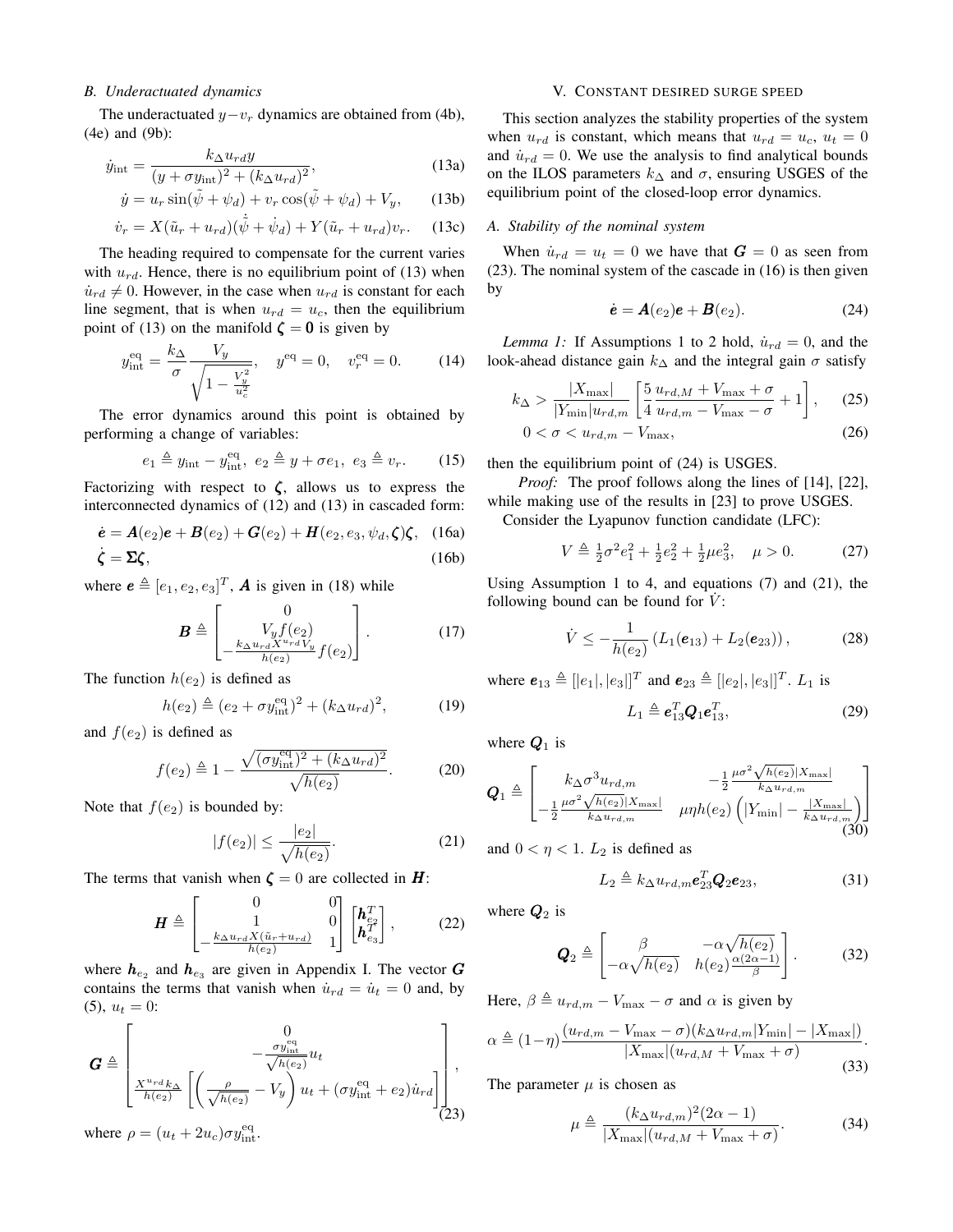$$
A \triangleq \begin{bmatrix} -\frac{\sigma k_{\Delta} u_{rd}}{h(e_2)} & \frac{k_{\Delta} u_{rd}}{h(e_2)} & 0\\ -\frac{\sigma^2 k_{\Delta} u_{rd}^2}{h(e_2)} & \frac{\sigma k_{\Delta} u_{rd}}{h(e_2)} - \frac{u_{rd}}{\sqrt{h(e_2)}} & \frac{k_{\Delta} u_{rd}}{\sqrt{h(e_2)}}\\ \frac{\sigma^2 k_{\Delta}^2 u_{rd}^2 X^{u_{rd}}}{h(e_2)^2} & \left(\frac{k_{\Delta} u_{rd}^2 X^{u_{rd}}}{h(e_2)^{3/2}} - \frac{\sigma k_{\Delta}^2 u_{rd}^2 X^{u_{rd}}}{h(e_2)^2}\right) & \left(Y^{u_{rd}} - \frac{k_{\Delta}^2 u_{rd}^2 X^{u_{rd}}}{h(e_2)^{3/2}}\right) \end{bmatrix}
$$
(18)

If  $Q_1$  and  $Q_2$  are positive definite, then  $\dot{V}$  is negative definite. Positive definiteness of  $Q_1$  is ensured when

$$
k_{\Delta} > \frac{|X_{\max}|}{|Y_{\min}|u_{rd,m}},\tag{35}
$$

$$
\mu < \frac{4\eta k_{\Delta}^2 u_{rd,m} \left( k_{\Delta} u_{rd,m} |Y_{\min}| - |X_{\max}| \right)}{\sigma |X_{\max}|^2}.
$$
\n(36)

Condition (35) is met as long as (25) holds. It can be shown that  $\eta \geq 1/5$  is a sufficient condition for  $\mu$  to satisfy (36). Thus, without loss of generality,  $\eta$  is set to 1/5, and positive definiteness of  $Q_1$  is ensured.

Positive definiteness of  $Q_2$  is ensured if  $\beta > 0$  and  $\alpha > 1$ . Assumption 2 and (26) ensure that  $\beta > 0$ , while conditions (25) and (26) ensure that  $\alpha > 1$ .

Let Q be the symmetric  $3 \times 3$  matrix defined from  $L_1(e_{13})$ and  $L_2(e_{23})$  so that

$$
\boldsymbol{e}^T \boldsymbol{Q} \boldsymbol{e} = L_1(\boldsymbol{e}_{13}) + L_2(\boldsymbol{e}_{23}). \tag{37}
$$

Since both  $Q_1$  and  $Q_2$  are positive definite, so is  $Q$ . Hence, the following bound holds:

$$
\dot{V} \le -\frac{1}{h(e_2)} q_{\min} ||\mathbf{e}||^2, \tag{38}
$$

where  $q_{\min} \triangleq \lambda_{\min}(Q)$ , the minimum eigenvalue of Q. In any ball  $\mathcal{B}_r \triangleq \{ |e_2| < r \}, r > 0$  the function  $h(e_2)$  is upper bounded as

$$
h(e_2) \le (r + \sigma y_{\text{int}}^{\text{eq}})^2 + (k_{\Delta} u_{rd})^2 := c(r). \tag{39}
$$

Hence, for any  $r > 0$ 

$$
\dot{V} \le -\frac{q_{\min}}{c(r)} ||\boldsymbol{e}||^2 \tag{40}
$$

Thus, the conditions of [23, Theorem 5] is fulfilled with  $k_1 = \frac{1}{2} \min\{\sigma^2, 1, \mu\}, k_2 = \frac{1}{2} \max\{\sigma^2, 1, \mu\}$  and  $k_3 = \frac{q_{\min}}{c(r)}$ . Hence, the equilibrium point  $e = 0$  is USGES as defined in [23, Definition 1].

## *B. Stability property of the closed-loop system*

*Theorem 1:* If Assumptions 1 to 2 hold,  $\dot{u}_{rd} = 0$ , and the look-ahead distance gain  $k_{\Delta}$  and the integral gain  $\sigma$  satisfy

$$
k_{\Delta} > \frac{|X_{\max}|}{|Y_{\min}| u_{rd,m}} \left[ \frac{5}{4} \frac{u_{rd,M} + V_{\max} + \sigma}{u_{rd,m} - V_{\max} - \sigma} + 1 \right], \quad (41)
$$

$$
0 < \sigma < u_{rd,m} - V_{\text{max}},\tag{42}
$$

then the controllers (10) and (11), where  $\psi_d$  is given by (9), guarantee achievement of the control objectives (8). Furthermore, the equilibrium point of the error dynamics (16) is USGES and UGAS.

*Proof:* The system (16) is a cascaded system, where (16b) perturbs the dynamics (16a) through the interconnection matrix  $H$ . The interconnection matrix  $H$  can be shown to satisfy  $\|\mathbf{H}\| \leq \theta_1(\|\boldsymbol{\zeta}\|)(|y|+|y_{\text{int}}|+|v_r|)+\theta_2(\|\boldsymbol{\zeta}\|)$ , where  $\theta_1(\cdot)$  and  $\theta_2(\cdot)$  are some continuous non-negative functions. The perturbing system is UGES as shown in Section IV-A, and the nominal system is USGES by Lemma 1. Hence all the conditions of [24, Proposition 2.3] are satisfied, guaranteeing USGES and UGAS of the origin of (16).

#### VI. TIME-VARYING DESIRED SURGE SPEED

In this section we allow  $u_{rd}$  to vary with time:  $\dot{u}_{rd} \neq 0$ and  $u_t \neq 0$ . As noted in Section IV-B, there is no equilibrium point of the system in this case. However, inspired by the approach in [19], we will treat the time-varying  $u_t$ component of  $u_{rd}$  as a disturbance. It can then be proved that the solutions of the system remain bounded around the equilibrium point obtained in (14). To this end we will apply Lemma 12 from [23].

In this section, we will use the constants  $k_1 \triangleq$  $\frac{1}{2} \min\{\sigma^2, 1, \mu\}, k_2 \triangleq \frac{1}{2} \max\{\sigma^2, 1, \mu\}, k_3 \triangleq \frac{q_{\min}}{c(r)}$  and  $k_4 \triangleq 2k_2$ , where  $k_1$  to  $k_3$  are obtained from the proof of Lemma 1.

### *A. Boundeness of the nominal system*

Since  $\dot{u}_{rd} \neq 0$ , the nominal system of the cascade (16) becomes:

$$
\dot{\mathbf{e}} = \mathbf{A}(e_2)\mathbf{e} + \mathbf{B}(e_2) + \mathbf{G}(e_2). \tag{43}
$$

*Lemma 2:* Assume that the conditions of Theorem 1 are satisfied, with the exception that  $\dot{u}_{rd} \neq 0$ . Then there exists a positive constant  $\delta$ , a constant  $c \in (0, 1)$  and a time  $T \geq 0$ , such that the solutions of (43) satisfy

$$
||\mathbf{e}(t)|| \le \sqrt{\frac{k_2}{k_1}} ||\mathbf{e}(t_0)||e^{-\frac{(1-c)k_3}{2*k_2}(t-t_0)}
$$
(44)

 $\forall t_0 \leq t \leq t_0 + T$ , and

$$
||\mathbf{e}(t)|| \le \frac{k_4}{k_3} \sqrt{\frac{k_2}{k_1}} \frac{\delta}{c} \quad \forall t \ge t_0 + T. \tag{45}
$$
  
The partial derivative of (27) is bounded by

*Proof:* The partial derivative of (27) is bounded by

$$
\left\|\frac{\partial V}{\partial \mathbf{e}}\right\| \le \max\{\sigma^2, 1, \mu\} \|\mathbf{e}\|.
$$
 (46)

Hence, condition (32) of [23, Lemma 12] is satisfied with  $k_4 = \max\{\sigma^2, 1, \mu\} = 2k_2$  and  $a = 2$ . It remains to show that  $\|G\|$  is bounded for large  $\|e\|$ . We do this by noticing that the denominators in  $G$  are strictly positive functions of higher order of  $e_2$  than the numerators. Hence, it is always possible to choose an  $\bar{r} > 0$  large enough so that in a ball  $\mathcal{B}_{\bar{r}} \triangleq \{ |e_2| < \bar{r} \}$ , we have that

$$
\|\boldsymbol{G}\| \le \delta < \frac{k_3}{k_4} \sqrt{\frac{k_1}{k_2}} \bar{r} c,\tag{47}
$$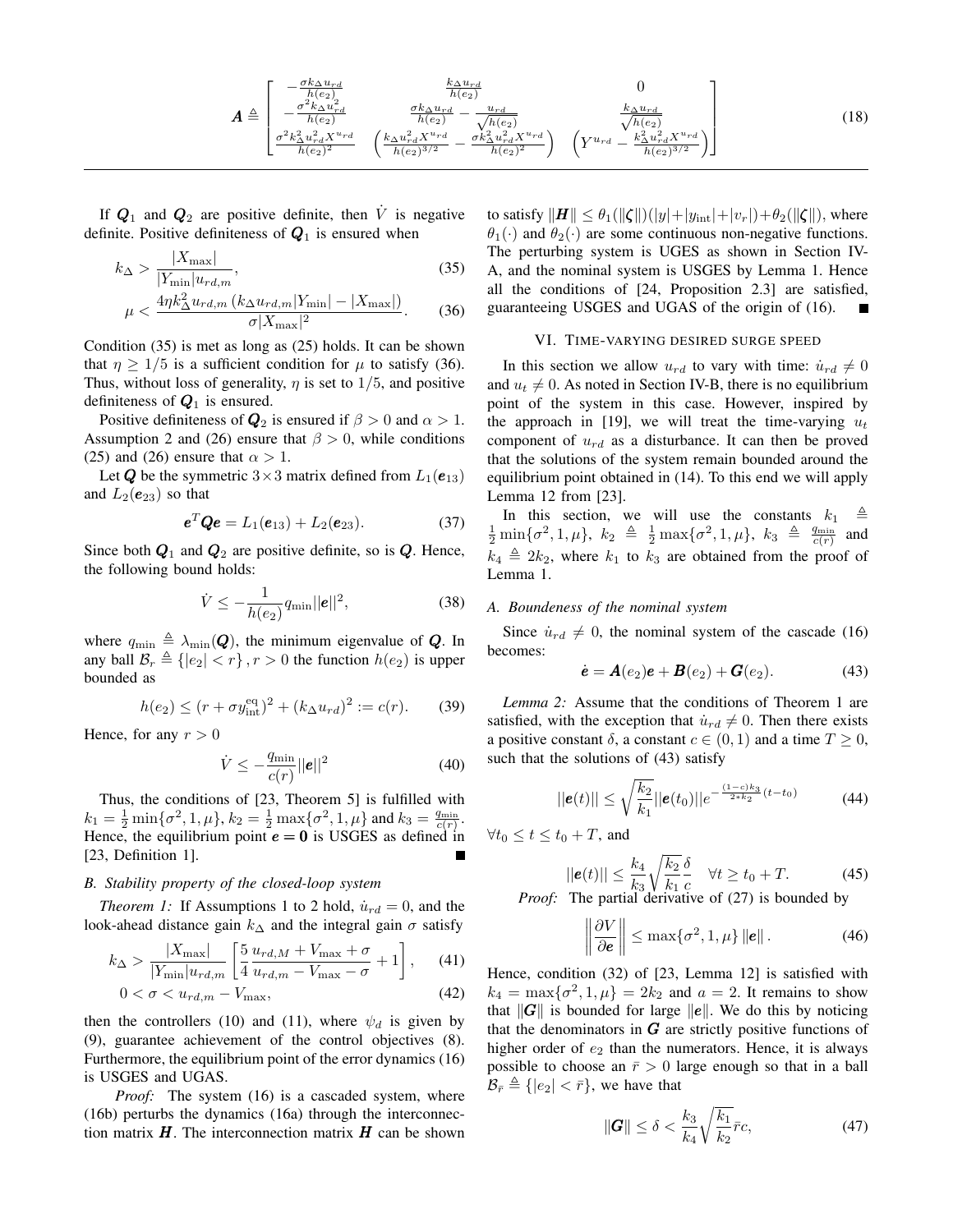for some  $\delta > 0$  and  $c \in (0,1)$ . Hence, the conditions of [23, Lemma 12] are satisfied, and the solutions of (43) are uniformly globally bounded by (44) and (45).

Notice that the solutions of (45) are bounded regardless of the maximum magnitude of  $\dot{u}_{rd}$ .

#### *B. Boundeness of the complete system*

Finally, we will show that the complete cascade (16) is uniformly bounded as well.

*Theorem 2:* Assume that the conditions of Theorem 1 are satisfied, with the exception that  $\dot{u}_{rd} \neq 0$ . Then the solutions of the cascaded system (16) are uniformly bounded.

*Proof:* We define the constant  $\delta$  as the bound on  $||e(t)||$ in (45):

$$
\bar{\delta} \triangleq \frac{k_4}{k_3} \sqrt{\frac{k_2}{k_1}} \frac{\delta}{c}.
$$
\n(48)

It follows from (44) that the ball  $\mathcal{B}_{\bar{\delta}}$  is UGAS. Furthermore, the interconnection matrix H can be shown to satisfy  $||H|| \le$  $\theta_3(||\zeta||)(|y| + |y_{int}| + |v_r|) + \theta_4(||\zeta||)$ , where  $\theta_3(\cdot)$  and  $\theta_4(\cdot)$ are some continuous non-negative functions. The perturbing system (16b) is UGES as shown in Section IV-A. Hence all the conditions of [24, Proposition 2.3] are satisfied, which implies that the set  $\mathcal{B}_{\bar{\delta}} \cup \{0\}$  is UGAS. This also implies that the solutions of the complete cascade (16) are uniformly globally bounded, which concludes the proof.

#### VII. SIMULATIONS

In this section we present the results from numerical simulations of a system where the ILOS guidance law with speed-dependent lookahead distance (9) is applied to an underactuated AUV operating in the horizontal plane. The path is aligned with the  $x$  axis, and the AUV is modeled in 3-DOF as in (1).

The desired relative surge speeds are in the range  $u_{rd} \in [1.5, 2.5]$  m/s. The current is set to  $v_c$ [0 m/s, 0.4 m/s, 0 rad/s], which fulfills Assumption 1 and 2. It can be verified that Assumption 4 is satisfied with  $Y_{\text{min}} = 1.01 \,\mathrm{s}^{-1}$ , and that  $X_{\text{max}} = 1.84 \,\mathrm{s}^{-1}$ . The integral gain is  $\sigma = 0.3 \text{ m/s}$ , which satisfies (42). From these parameters, a lower limit on  $k_{\Delta}$  is found from (41) as  $k_{\Delta} = 7.34$  s. The surge controller gain is set to  $k_{u_r} = 0.5$ , while the heading controller gains are  $k_{\psi} = 0.025$  and  $k_r = 0.1$ . Thus, the yaw dynamics of the vehicle are quite slow, to simulate the effect of low-speed actuators.

In the first simulation scenario, we look at the effect of increasing  $k_{\Delta}$ . The desired relative surge speed is kept constant at  $u_{rd} = 2.5 \,\mathrm{m/s}$ , while  $k_{\Delta}$  goes from 8 s to 14 s in steps of 2 s. The initial position of the vehicle is 50 m away from the path, pointing straight towards the path with the initial relative surge speed set to  $u_r = u_{rd}$ . The cross track error for the different values of  $k_{\Delta}$  are shown in Figure 1. It can be seen that for lower values of  $k_{\Delta}$  there is an overshoot, which disappears for  $k_{\Delta} = 12$  s. The system remains stable for all values of  $k_{\Delta}$ , though, which verifies Theorem 1.

In the next simulation we use a fixed  $k_{\Delta} = 12$  s, but vary the desired relative surge speed from  $1.5 \,\mathrm{m/s}$  to  $2.5 \,\mathrm{m/s}$  in steps of  $0.5 \,\mathrm{m/s}$ . For each run, the vehicle initial position is



Fig. 1. The cross-track error y for increasing values of  $k_{\Delta}$  with  $u_{rd} = 2.5 \,\mathrm{m/s}.$ 



Fig. 2. The cross-track error y for increasing values of  $u_{rd}$  with  $k_{\Delta} = 12$  s

set to  $20u_{rd}$  m away from the path, with the initial relative surge speed set to  $u_r = u_{rd}$ . Thus, the vehicle will use approximately the same amount of time to reach the path, making the results easier to compare. The cross track error of the three runs are displayed in Figure 2, and it can be seen that in each case the vehicle converges to the path without any overshoot.

Figure 3 shows the result from a scenario where the lookahead distance was kept constant at  $k_{\Delta} u_{rd} = 30$  m. It can be seen that the convergence times when  $u_{rd} = 2.0 \,\text{m}$ and  $u_{rd} = 1.5$  m are significantly slower compared to the convergence times in Figure 2.

In the last scenario, we simulate a case with time-varying  $u_{rd}$ . Here  $u_{rd} = u_c + u_t$ , where  $u_c = 2.0$  m/s and  $u_t$  is a sine wave with amplitude  $0.5 \text{ m}$  and period  $60 \text{ s}$ . From Figure 4, it is clear that the cross-track error converges to a bounded set around  $y = 0$ . Thus, the simulation verifies Lemma 2 for this particular case.

### VIII. EXPERIMENTAL RESULTS

In this section we present the results from experiments at sea. The experiments where carried out on the Odin unmanned surface vehicle (USV), which is depicted in Figure 5. The vehicle developed by FFI and Kongsberg Maritime, is



Fig. 3. The cross-track error  $y$  for increasing values of  $u_{rd}$  with constant lookahead distance  $\Delta = 30 \,\text{m}$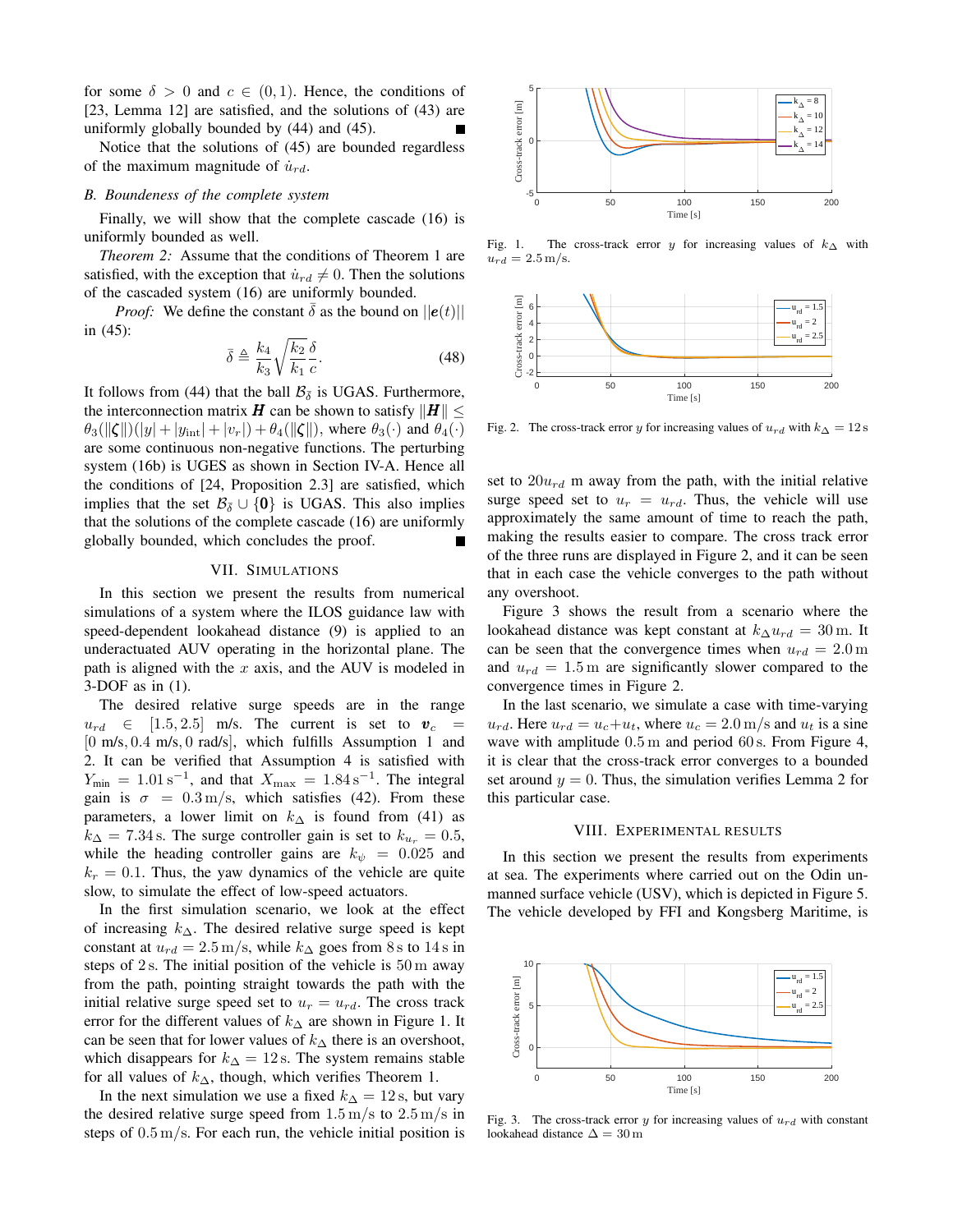

Fig. 4. The cross-track error y for a time-varying  $u_{rd}$ .



Fig. 5. The Odin USV

11 m long and 3.5 m wide, and is propelled by a dual waterjet system. At maneuvering speeds, the vehicle is underactuated. The ILOS guidance law was implemented with  $k<sub>∆</sub>$  varying from 6 s to 12 s, and integral gain  $\sigma = 0.02 \,\mathrm{m/s}$ . The vehicle heading is controlled by a PD controller, which has been tuned to provide asymptotic stability of the heading.

The USV was tasked to follow a square pattern at different forward velocities. The waypoint switching distance was set to  $9u_{rd}$  m. Thus, the initial conditions for each line was similar to the initial conditions used in the simulations in Section VII, with the vehicle approaching the line at a perpendicular angle with initial offset increasing with desired surge speed.

Figure 7 displays the cross-track error for two lines with  $u_{rd} = 6 \,\mathrm{m/s}$  and  $k_{\Delta} = 6 \,\mathrm{s}$  and 12 s. In both cases, the crosstrack error converges towards zero, however the overshoot is slightly larger for  $k_{\Delta} = 6$  s.



Fig. 6. The vehicle position relative to the starting position during a run with  $u_{rd} = 6$  m/s. The size of the vehicle has been increased in the figure.



Fig. 7. The cross-track error for  $k_{\Delta} = 6$  s and 12 s with  $u_{rd} = 2.5$  m/s.



Fig. 8. The cross-track error for increasing values of  $u_{rd}$  with  $k_{\Delta} = 6$  s

Figure 8 shows the cross-track error during four lines with  $u_{rd}$  increasing from  $4 \text{ m/s}$  to  $10 \text{ m/s}$  with a lookahead gain of  $k_{\Delta} = 6$  s. In each case, the cross-track error reaches 0 m after approximately 11 s. We see that the overshoot increases slightly with increasing speed. A larger value of  $k_{\Delta}$ would likely decrease this effect, as would a larger switching distance between waypoints.

## IX. CONCLUSIONS

In this paper we have investigated an ILOS guidance law where the lookahead distance increases linearly with the desired surge speed  $u_{rd}$ . The work is motivated by the need to keep the maneuvering demands on a vehicle within acceptable limits, even when the surge speed is large. This is of particular importance if the dynamics of the vehicle yaw controller and actuators are slow with respect to the surge speed, in which case a small lookahead distance can lead to significant overshoot and oscillatory behavior.

Both the case when  $u_{rd}$  is constant along the path and the case where  $u_{rd}$  is time-varying have been explored. For a constant  $u_{rd}$ , we derive a lower bound on the lookahead gain and an upper bound on the ILOS integral gain in order to guarantee USGES of the system. In the case of a timevarying  $u_{rd}$ , we have proved that the solutions of the system remain bounded for bounded  $u_{rd}$ . This holds for general  $u_{rd}$ trajectories, with the only assumption that it is lower bounded above the level of the maximum ocean current, so that the vehicle is able to move forward also when it is heading directly against the ocean currents.

The stability and boundedness results have been verified in simulations of an underwater vehicle with slow yaw dynamics, moving in the horizontal plane. In particular, the simulations show how a lookahead distance that is linearly increasing with  $u_{rd}$  results in convergence to the desired path without overshoot for several values of  $u_{rd}$ . This is achieved without having to tune the guidance law each time  $u_{rd}$